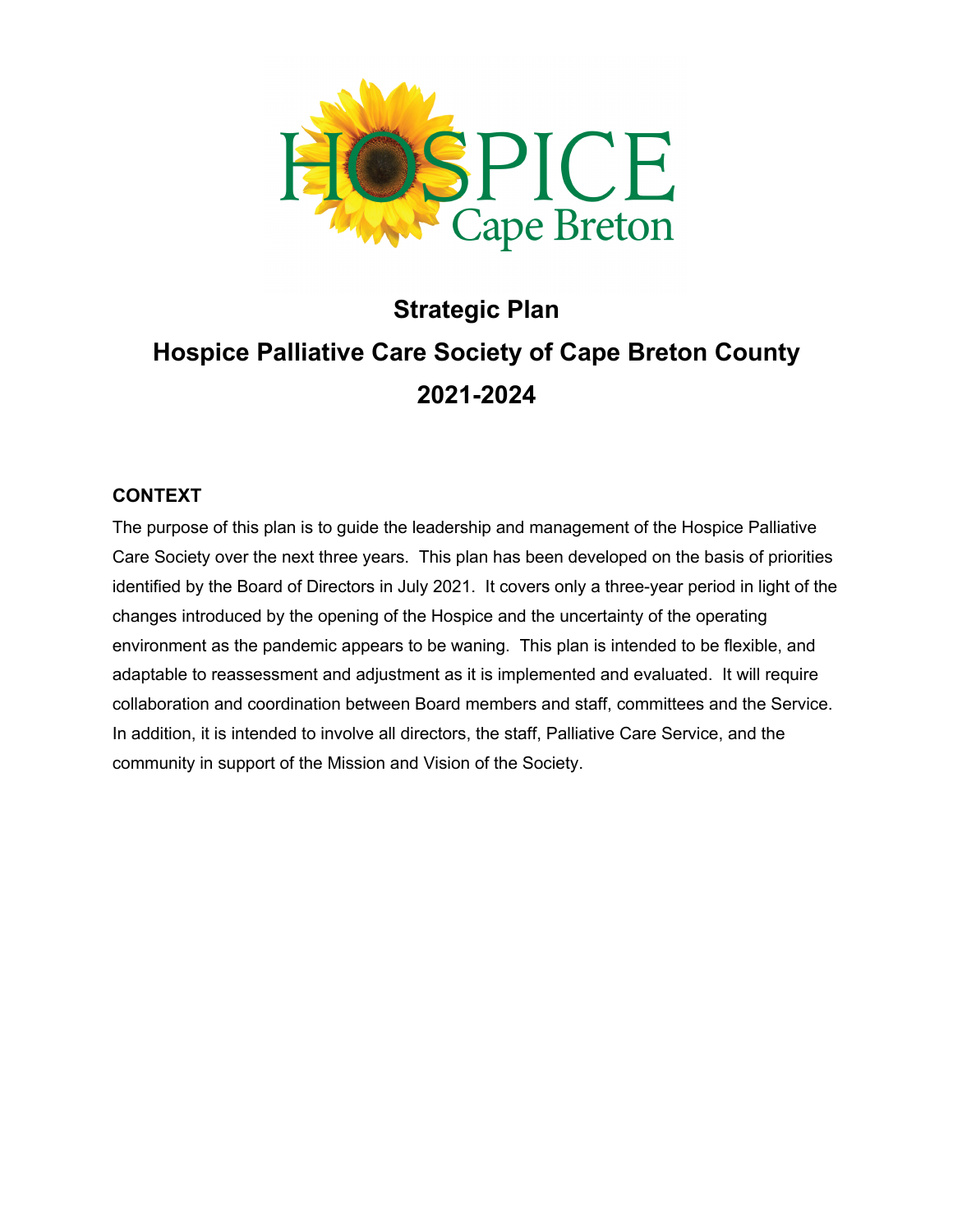

| <b>Strategic</b>      | Develop the three dimensions of financial                | Year 1 |
|-----------------------|----------------------------------------------------------|--------|
| <b>Direction 1</b>    | management of the Society (3 F's): finance,              |        |
| <b>Sustainability</b> | fundraising and facility management including roles      |        |
|                       | and responsibilities and plan for coordination of all    |        |
|                       | three aspects.                                           |        |
|                       |                                                          |        |
|                       | Develop an annual budget based on new                    | 2      |
|                       | responsibilities.                                        |        |
|                       |                                                          |        |
|                       | Develop and implement a strategic fundraising plan.      | 1,2,3  |
|                       |                                                          |        |
|                       | Develop a full understanding of facility management      | 1,2    |
|                       | role and responsibilities for Board, Executive Director, |        |
|                       | NSH and an oversight plan for the Board.                 |        |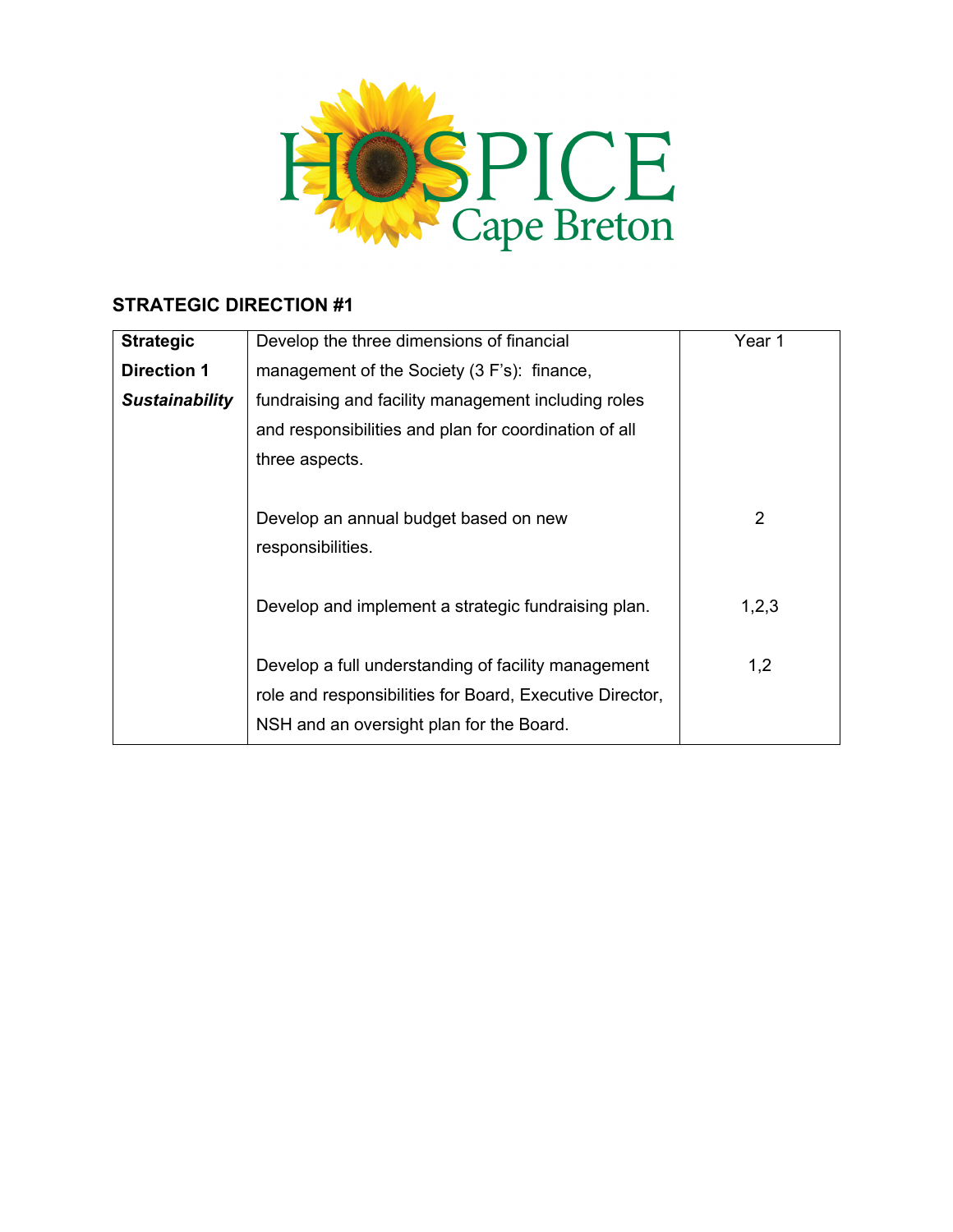

| <b>Strategic</b>      | Develop a strategic plan to define and strengthen the   | 1,2,3          |
|-----------------------|---------------------------------------------------------|----------------|
| <b>Direction 2</b>    | Circle of Care in Cape Breton County (hospital, home,   |                |
| <b>Circle of Care</b> | hospice, LTC).                                          |                |
|                       |                                                         |                |
|                       | Establish a standing Volunteer Committee in             | 1              |
|                       | partnership with the Service to define, develop and     |                |
|                       | implement a volunteer program.                          |                |
|                       |                                                         |                |
|                       | Develop and implement a community education             | $\overline{2}$ |
|                       | program.                                                |                |
|                       |                                                         |                |
|                       | Define and develop a plan to establish a Center of      | 2,3            |
|                       | Excellence for Palliative Care.                         |                |
|                       |                                                         |                |
|                       | Measure and determine capacity of both Board and        | 1,2,3          |
|                       | Service to extend support and reach beyond Cape         |                |
|                       | Breton County.                                          |                |
|                       |                                                         |                |
|                       | Develop a strategy / process for setting priorities and | 1              |
|                       | making choices based on capacity.                       |                |
|                       |                                                         |                |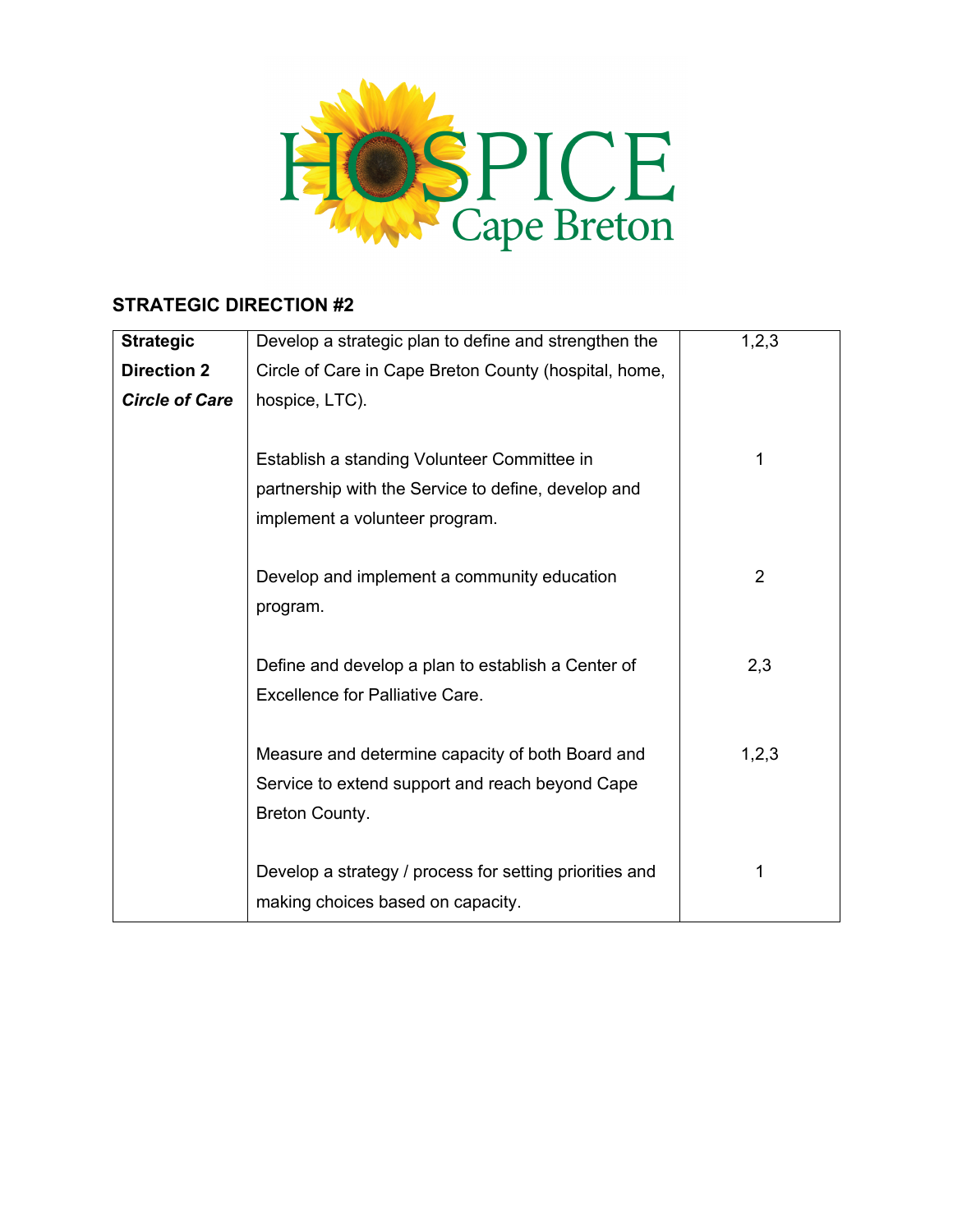

| <b>Strategic</b>    | Develop a communications plan to guide the post-       |       |
|---------------------|--------------------------------------------------------|-------|
| <b>Direction 3</b>  | build environment to situate successful completion     |       |
| Communications/     | of the hospice but need for on-going community         |       |
| <b>Relationship</b> | support for full Circle of Care.                       |       |
| <b>Management</b>   |                                                        |       |
|                     | Identify key relationships (local, regional, national) | 1,2   |
|                     | for further engagement to learn from, learn about      |       |
|                     | and/or share our experiences.                          |       |
|                     |                                                        |       |
|                     | Develop and implement simple communications            |       |
|                     | plan/tools to support easy flow of information from    |       |
|                     | Society to Service and back.                           |       |
|                     |                                                        |       |
|                     | Provide promotion and support for fundraising          | 1,2,3 |
|                     | events.                                                |       |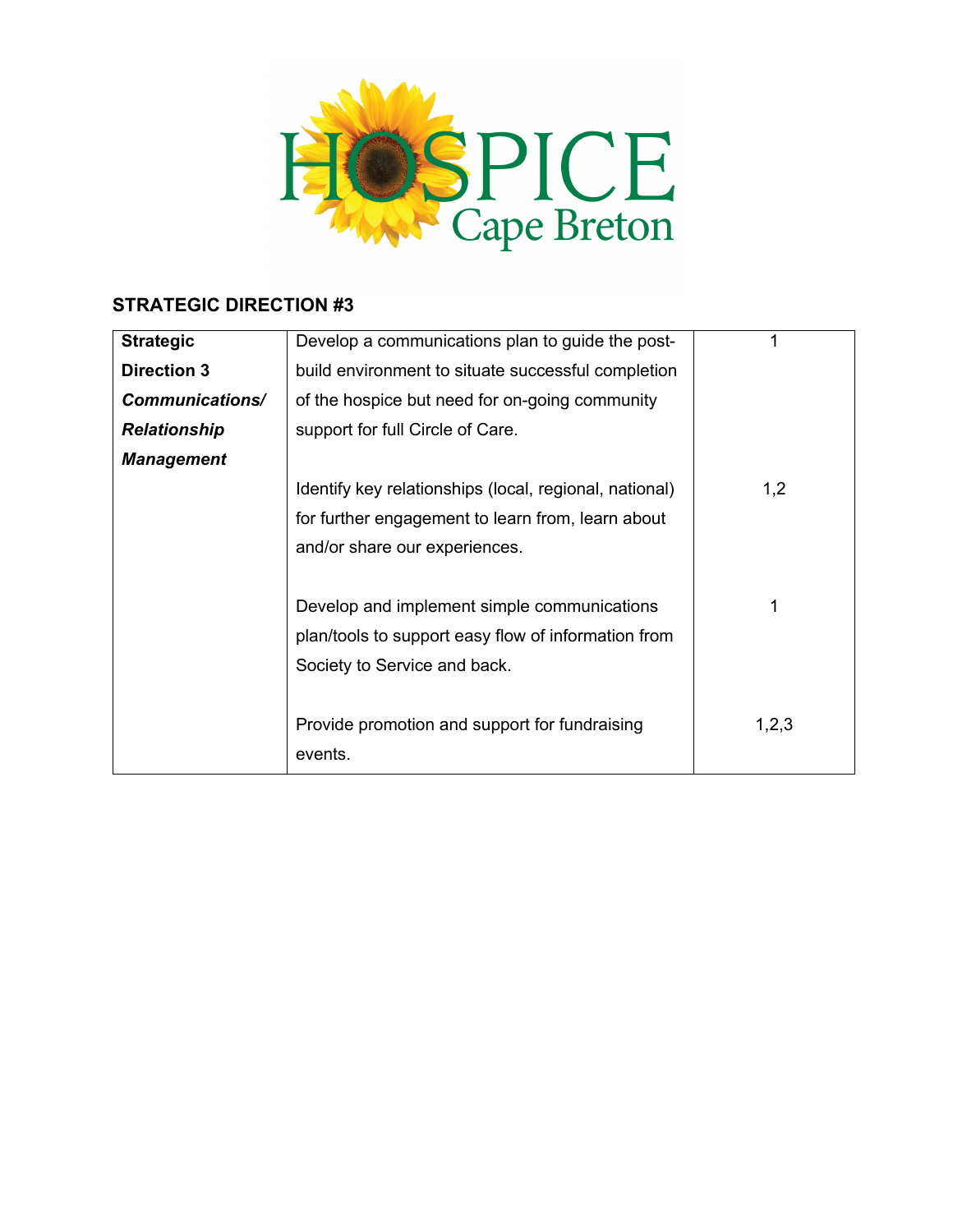

| <b>Strategic</b>   | Board of the Future:                                  |     |
|--------------------|-------------------------------------------------------|-----|
| <b>Direction 4</b> |                                                       |     |
| Governance /       | Implement Governance Review Decisions.                | 1   |
| <b>Management</b>  |                                                       |     |
|                    | Conduct the Annual General Meeting in late            | 1   |
|                    | September 2021, hold new Board orientation,           |     |
|                    | distribute refreshed policy framework, introduce      |     |
|                    | new Terms of Reference for each Standing              |     |
|                    | Committee and Life Members.                           |     |
|                    |                                                       |     |
|                    | Develop succession planning strategies for board      | 2,3 |
|                    | to ensure appropriate mix of skills, community        |     |
|                    | representation and diversity into the future. (3-year |     |
|                    | horizon)                                              |     |
|                    |                                                       |     |
|                    | Implement working relationship with Standing          | 1,2 |
|                    | Committees based on revised TOR and individual        |     |
|                    | strategic plans/priorities.                           |     |